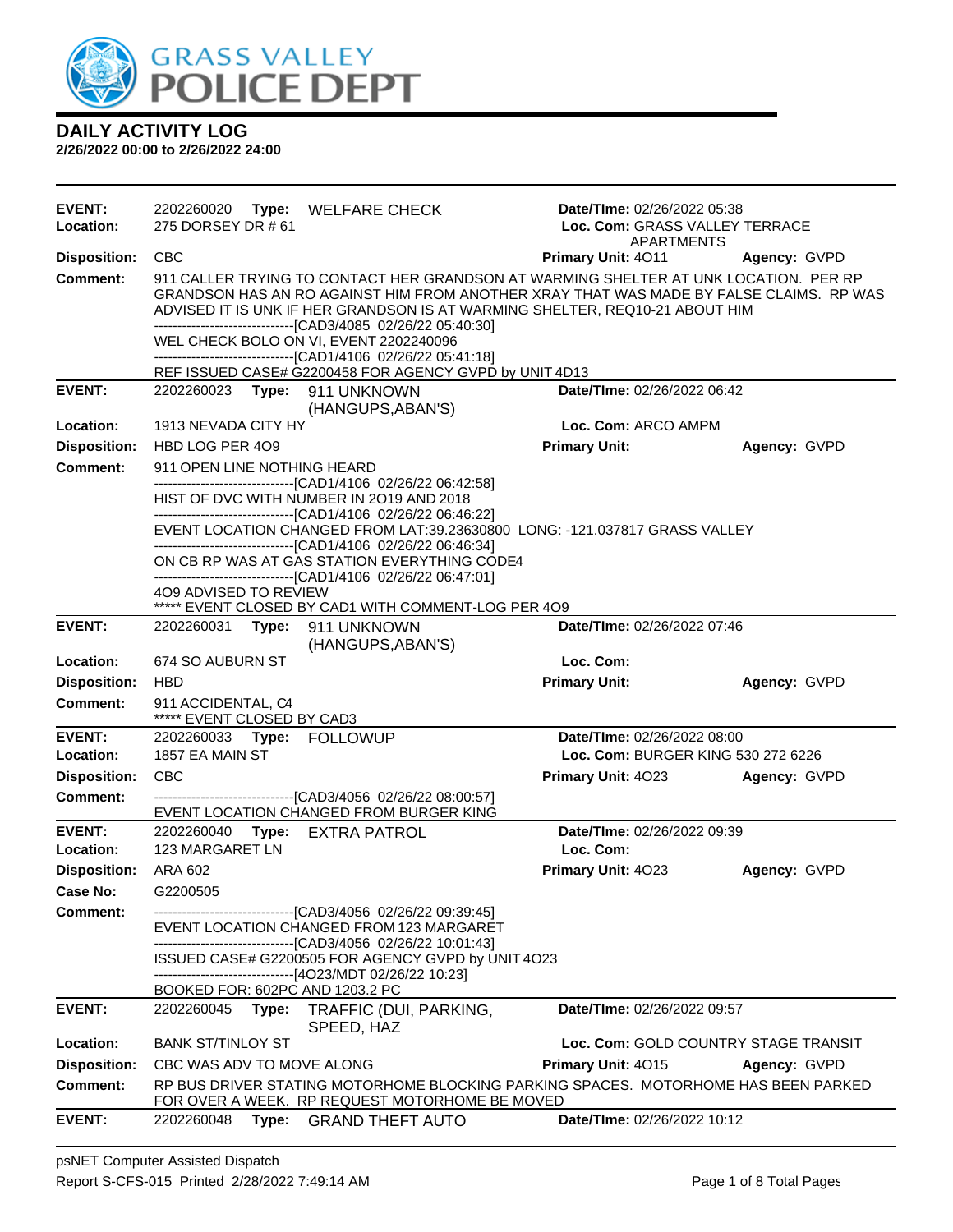

| Location:           | 107 E MCKNIGHT WY                           |                                                                                                                                                                                                         | Loc. Com: CHEVRON                                     |              |
|---------------------|---------------------------------------------|---------------------------------------------------------------------------------------------------------------------------------------------------------------------------------------------------------|-------------------------------------------------------|--------------|
| <b>Disposition:</b> | CBC NEG 10851 AT THIS POINT                 |                                                                                                                                                                                                         | Primary Unit: 4015                                    | Agency: GVPD |
| Case No:            | G2200506                                    |                                                                                                                                                                                                         |                                                       |              |
| <b>Comment:</b>     |                                             | 911 CALLER RPTG HIS 1991 WHI DODG CARAVAN WAS JUST STOLEN. OCC'D2 AGO. VEH LEFT TWD AUBURN<br>ON HY 49. SU IS WFA LSW BLK OR BLU HOODIE<br>-------------------------------[CAD1/4074 02/26/22 10:14:08] |                                                       |              |
|                     | 8MPD069                                     |                                                                                                                                                                                                         |                                                       |              |
|                     | RP IS STANDING BY AT AUBURN TIRE            | -------------------------------[CAD1/4074 02/26/22 10:14:27]<br>-------------------------------[CAD1/4074 02/26/22 10:14:52]                                                                            |                                                       |              |
|                     | RP ADV VEH IS HIS BOSS' VEH.                |                                                                                                                                                                                                         |                                                       |              |
|                     |                                             | --------------------------------[CAD1/4074 02/26/22 10:15:28]<br>RP ADV THE BACK DOOR ON VAN IS BLK AND BLK TRIM ON BOTTOM                                                                              |                                                       |              |
|                     |                                             | -------------------------------[CAD1/4074 02/26/22 10:16:07]<br>RP ADV HIS CELL PHONE WAS IN THE VAN<br>------------------------------[SUPV01/3675 02/26/22 10:23:02]                                   |                                                       |              |
|                     | 10-39 PCSO AND CHP                          |                                                                                                                                                                                                         |                                                       |              |
|                     | PER 4015 LIFT BOLO                          | ----------------------------------[CAD1/4074 02/26/22 10:58:41]<br>---------------------------------[CAD1/4074 02/26/22 10:59:54]                                                                       |                                                       |              |
|                     | 10-39 CHP AND PCSO TO 1022 BOLO             |                                                                                                                                                                                                         |                                                       |              |
|                     |                                             | -------------------------------[CAD3/4056 02/26/22 11:08:56]<br>ISSUED CASE# G2200506-G2200506 FOR GVPD by UNIT 4O15                                                                                    |                                                       |              |
| <b>EVENT:</b>       | 2202260053                                  | Type: GV PUBLIC WORKS - SEWER                                                                                                                                                                           | Date/TIme: 02/26/2022 10:27                           |              |
| Location:           | 595 E MAIN ST                               |                                                                                                                                                                                                         | Loc. Com: KURTS GARDEN                                |              |
| <b>Disposition:</b> | <b>HBD PW ENERT</b>                         |                                                                                                                                                                                                         | <b>Primary Unit:</b>                                  | Agency: GVPD |
| <b>Comment:</b>     |                                             | RP RPTG HE HAD A PLUMBER OUT TO FIX A PLUMBING ISSUE. HOWEVER, PLUMBER IS ADV CITY MAIN<br>SEWER ISSUE. REQ ASSISTANCE FROM PW. RP ADV RAW SEWAGE DUMPING ONTO STREET.                                  |                                                       |              |
|                     | VM LEFT FOR PW                              | -------------------------------[CAD1/4074_02/26/22 10:28:47]<br>---------------------------------[CAD1/4074 02/26/22 10:29:12]                                                                          |                                                       |              |
|                     |                                             | ADD'T CALL FROM PLUMBER RPTG SAME<br>***** EVENT CLOSED BY CAD3 WITH COMMENT-PW ENERT                                                                                                                   |                                                       |              |
| <b>EVENT:</b>       | 2202260055                                  | Type: ANIMALS (ABUSE, LOOSE,<br>FOUND, INJURED)                                                                                                                                                         | Date/TIme: 02/26/2022 10:31                           |              |
| Location:           | 960 PLAZA DR                                |                                                                                                                                                                                                         | Loc. Com: GOLD CENTER AUTOMOTIVE &<br><b>GOODYEAR</b> |              |
| <b>Disposition:</b> | <b>HBD</b>                                  |                                                                                                                                                                                                         | <b>Primary Unit:</b>                                  | Agency: GVPD |
| Comment:            | ***** EVENT CLOSED BY CAD3                  | RP RPTG THEIR FRIENDS DOG LOST. BLK FEMALE LAB MIX W/WHI PAWS. COLLAR NO TAGE, NO MICROCHIP.                                                                                                            |                                                       |              |
| <b>EVENT:</b>       |                                             |                                                                                                                                                                                                         | Date/TIme: 02/26/2022 10:35                           |              |
| Location:           | 491 SUTTON WY                               |                                                                                                                                                                                                         | Loc. Com: TUSCANY GARDENS                             |              |
| <b>Disposition:</b> | CBC 98T, ADV TO MOVE ALONG                  |                                                                                                                                                                                                         | <b>Primary Unit: 4023</b>                             | Agency: GVPD |
| <b>Comment:</b>     |                                             | REPORT OF TRANSIENTS IN THE AREA RP WANTS THEM REMOVED.<br>-------------------------------[CAD3/4056 02/26/22 10:36:04]<br>EVENT LOCATION CHANGED FROM 491 SUTTON WAY                                   |                                                       |              |
| <b>EVENT:</b>       |                                             | 2202260072 Type: 911 UNKNOWN                                                                                                                                                                            | Date/TIme: 02/26/2022 11:53                           |              |
| Location:           | LAT: 39.22870600 LONG: -121.055163          | (HANGUPS, ABAN'S)                                                                                                                                                                                       | Loc. Com:                                             |              |
| <b>Disposition:</b> | <b>HBD</b>                                  |                                                                                                                                                                                                         | <b>Primary Unit:</b>                                  | Agency: GVPD |
| <b>Comment:</b>     | 911 OPEN LINE, NOTHING HEARD                | -------------------------------[CAD1/4074 02/26/22 12:06:04]                                                                                                                                            |                                                       |              |
|                     | VM LEFT ON CB<br>***** EVENT CLOSED BY CAD3 |                                                                                                                                                                                                         |                                                       |              |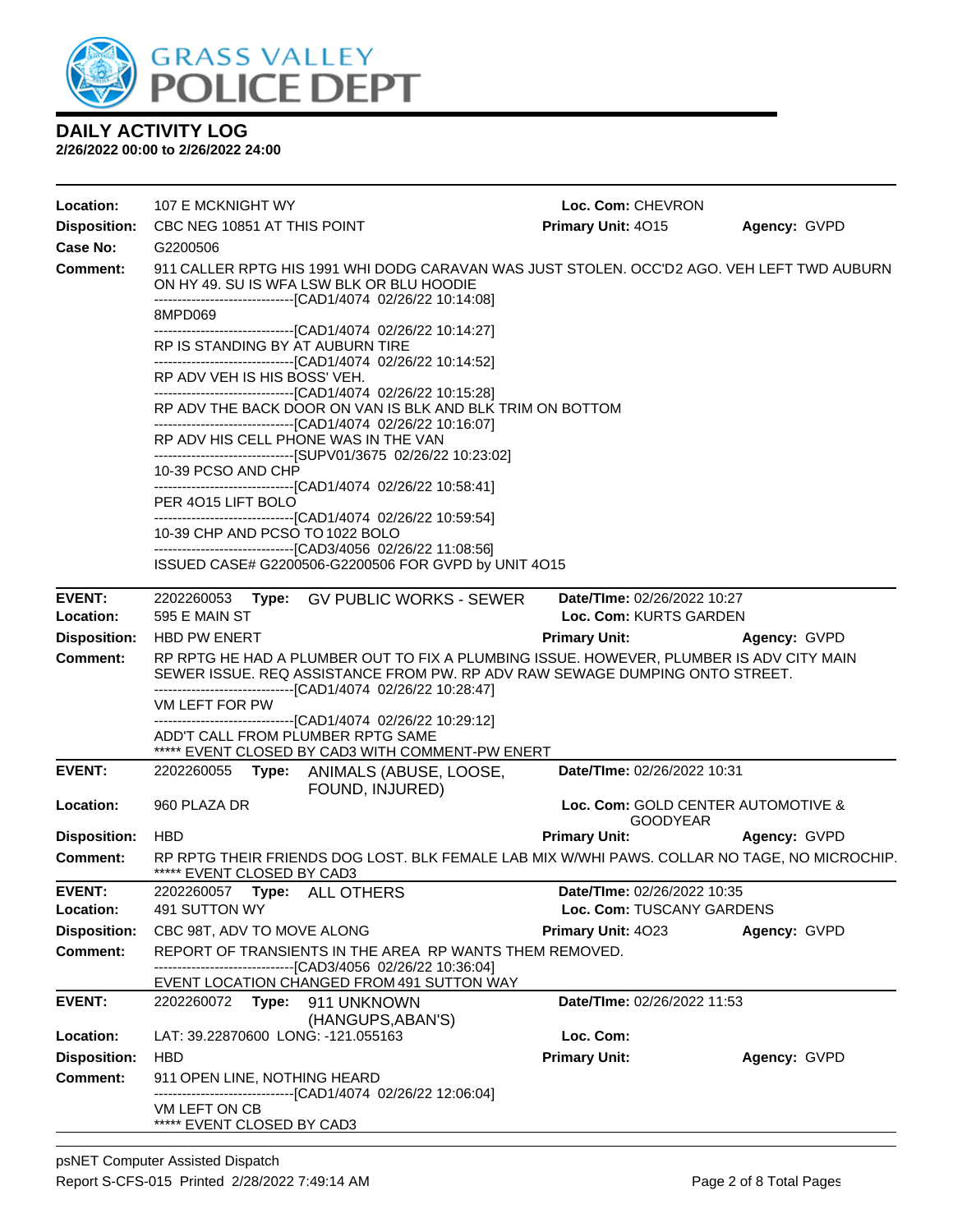

| <b>EVENT:</b>       | 2202260073                 | Type: | DISTURBANCE (NOISE,<br>MUSIC, VERBAL, BARKI                                                                                                                                                                                                                                                                                                                                                                                                                                                    | Date/TIme: 02/26/2022 11:58        |              |
|---------------------|----------------------------|-------|------------------------------------------------------------------------------------------------------------------------------------------------------------------------------------------------------------------------------------------------------------------------------------------------------------------------------------------------------------------------------------------------------------------------------------------------------------------------------------------------|------------------------------------|--------------|
| Location:           | 1491 EA MAIN ST            |       |                                                                                                                                                                                                                                                                                                                                                                                                                                                                                                | Loc. Com: BARGAIN BARN 5302732052  |              |
| <b>Disposition:</b> | <b>CBC</b>                 |       |                                                                                                                                                                                                                                                                                                                                                                                                                                                                                                | Primary Unit: 4015                 | Agency: GVPD |
| <b>Comment:</b>     |                            |       | 911 CALLER RPTG HIS EX-GIRLFRIEND IS HARASSING HIM AND THREATENING TO GO TO HIS HOUSE. RP<br>RPTG LAST TIME XRAY POINTED A GUN AT HIM AND HIS MOM.<br>RP ADV SU TRIED TO HIT HIM WITH HER BLU TOYT COROLLA.<br>-------------------------------[CAD1/4074 02/26/22 11:59:46]<br>SU LEFT TWD BURGER KING. RP ADV XRAY LIVES ACF BANK BY JACK IN THE BOX<br>-------------------------------[CAD1/4074 02/26/22 12:00:11]<br>WHILE TALKING TO MALE XRAY WAS YELLING MALE SLAMMED HER ON THE GROUND |                                    |              |
|                     |                            |       | -------------------------------[CAD1/4074 02/26/22 12:00:28]<br>RP IS STANDING BY AT LISTED FOR LE.                                                                                                                                                                                                                                                                                                                                                                                            |                                    |              |
|                     |                            |       | ------------------------------[4O15/MDT 02/26/22 12:23]                                                                                                                                                                                                                                                                                                                                                                                                                                        |                                    |              |
|                     |                            |       | NEGATIVE PHYSICAL 415. RP REQUESTED DOCUMENTATION AND WAS ADVISED OF THE RETRAINING<br>ORDER PROCESS. RP WAS PROVIDED DOCUMETATION NUMBER                                                                                                                                                                                                                                                                                                                                                      |                                    |              |
| <b>EVENT:</b>       |                            |       | 2202260079 Type: SUSPICIOUS CIRCUMSTANCE<br>(VEHICLE, PERSON                                                                                                                                                                                                                                                                                                                                                                                                                                   | Date/TIme: 02/26/2022 12:25        |              |
| Location:           | 102 SEGSWORTH WY           |       |                                                                                                                                                                                                                                                                                                                                                                                                                                                                                                | Loc. Com:                          |              |
| <b>Disposition:</b> | UTL                        |       |                                                                                                                                                                                                                                                                                                                                                                                                                                                                                                | <b>Primary Unit: 4015</b>          | Agency: GVPD |
| <b>Comment:</b>     |                            |       | RP REPORTING SUSPICIOUS SUSPECT WALKING AROUND THE FRONT OF HER HOUSE. RP IS NOT AT HOME<br>SECOND HAND INFO FROM HER SON. SUSPECT 30-40 YEARS OLD WITH A SKATEBOARD. RP SAID HER<br>HOUSE IS BEHIND ARCH'S AUTOMOTIVE.<br>-------------------------------[CAD3/4056 02/26/22 12:29:57]                                                                                                                                                                                                        |                                    |              |
|                     |                            |       | EVENT LOCATION CHANGED FROM 1355 E MAIN ST GV                                                                                                                                                                                                                                                                                                                                                                                                                                                  |                                    |              |
| <b>EVENT:</b>       |                            |       | 2202260090 Type: SUSPICIOUS CIRCUMSTANCE<br>(VEHICLE, PERSON                                                                                                                                                                                                                                                                                                                                                                                                                                   | Date/TIme: 02/26/2022 13:08        |              |
| Location:           | 918 PAMPAS DR              |       |                                                                                                                                                                                                                                                                                                                                                                                                                                                                                                | Loc. Com: OLYMPIA GLADE            |              |
| <b>Disposition:</b> | <b>CBC</b>                 |       |                                                                                                                                                                                                                                                                                                                                                                                                                                                                                                | Primary Unit: 4023                 | Agency: GVPD |
| <b>Comment:</b>     | <b>VOICED</b>              |       | RP REPORTING SOMEONE ATTEMPTING TO ENTER A LOCKED GATE. SUSPECT IS IN A WHEEL CHAIR.<br>-------------------------------[CAD1/4074_02/26/22 13:09:36]                                                                                                                                                                                                                                                                                                                                           |                                    |              |
| <b>EVENT:</b>       | 2202260093                 | Type: | SUSPICIOUS CIRCUMSTANCE<br>(VEHICLE, PERSON                                                                                                                                                                                                                                                                                                                                                                                                                                                    | Date/TIme: 02/26/2022 13:19        |              |
| Location:           | 1108 PAMPAS DR             |       |                                                                                                                                                                                                                                                                                                                                                                                                                                                                                                | Loc. Com:                          |              |
| <b>Disposition:</b> |                            |       |                                                                                                                                                                                                                                                                                                                                                                                                                                                                                                | Primary Unit: 4023                 | Agency: GVPD |
| <b>Comment:</b>     |                            |       | 911 RPT'G PEOPLE HAVE "JUMPED THE GATE", NEG DESC BUT THERE IS A WHEELCHAIR BY THE GATE                                                                                                                                                                                                                                                                                                                                                                                                        |                                    |              |
| <b>EVENT:</b>       | 2202260097 Type:           |       | 911 UNKNOWN<br>(HANGUPS, ABAN'S)                                                                                                                                                                                                                                                                                                                                                                                                                                                               | <b>Date/Time: 02/26/2022 13:26</b> |              |
| <b>Location:</b>    | <b>SUTTON WY</b>           |       |                                                                                                                                                                                                                                                                                                                                                                                                                                                                                                | Loc. Com:                          |              |
| <b>Disposition:</b> | <b>HBD</b>                 |       |                                                                                                                                                                                                                                                                                                                                                                                                                                                                                                | <b>Primary Unit:</b>               | Agency: GVPD |
| <b>Comment:</b>     | 911 ABANDON                |       | -----------------------[CAD3/4056_02/26/22 13:27:40]                                                                                                                                                                                                                                                                                                                                                                                                                                           |                                    |              |
|                     |                            |       | EVENT LOCATION CHANGED FROM LAT:39.21920100 LONG: -121.052352 GRASS VALLEY                                                                                                                                                                                                                                                                                                                                                                                                                     |                                    |              |
|                     | ***** EVENT CLOSED BY CAD3 |       | -------------------------------[CAD3/4056 02/26/22 13:27:54]<br>C4 ON CALLBAK, J PLAYING GAME ON PHONE                                                                                                                                                                                                                                                                                                                                                                                         |                                    |              |
| <b>EVENT:</b>       | 2202260105                 | Type: | DISTURBANCE (NOISE,<br>MUSIC, VERBAL, BARKI                                                                                                                                                                                                                                                                                                                                                                                                                                                    | Date/TIme: 02/26/2022 13:57        |              |
| Location:           | 107 CATHERINE LN           |       |                                                                                                                                                                                                                                                                                                                                                                                                                                                                                                | Loc. Com:                          |              |
| <b>Disposition:</b> | CBC JS NOT IN DISTRESS     |       |                                                                                                                                                                                                                                                                                                                                                                                                                                                                                                | Primary Unit: 4D16                 | Agency: GVPD |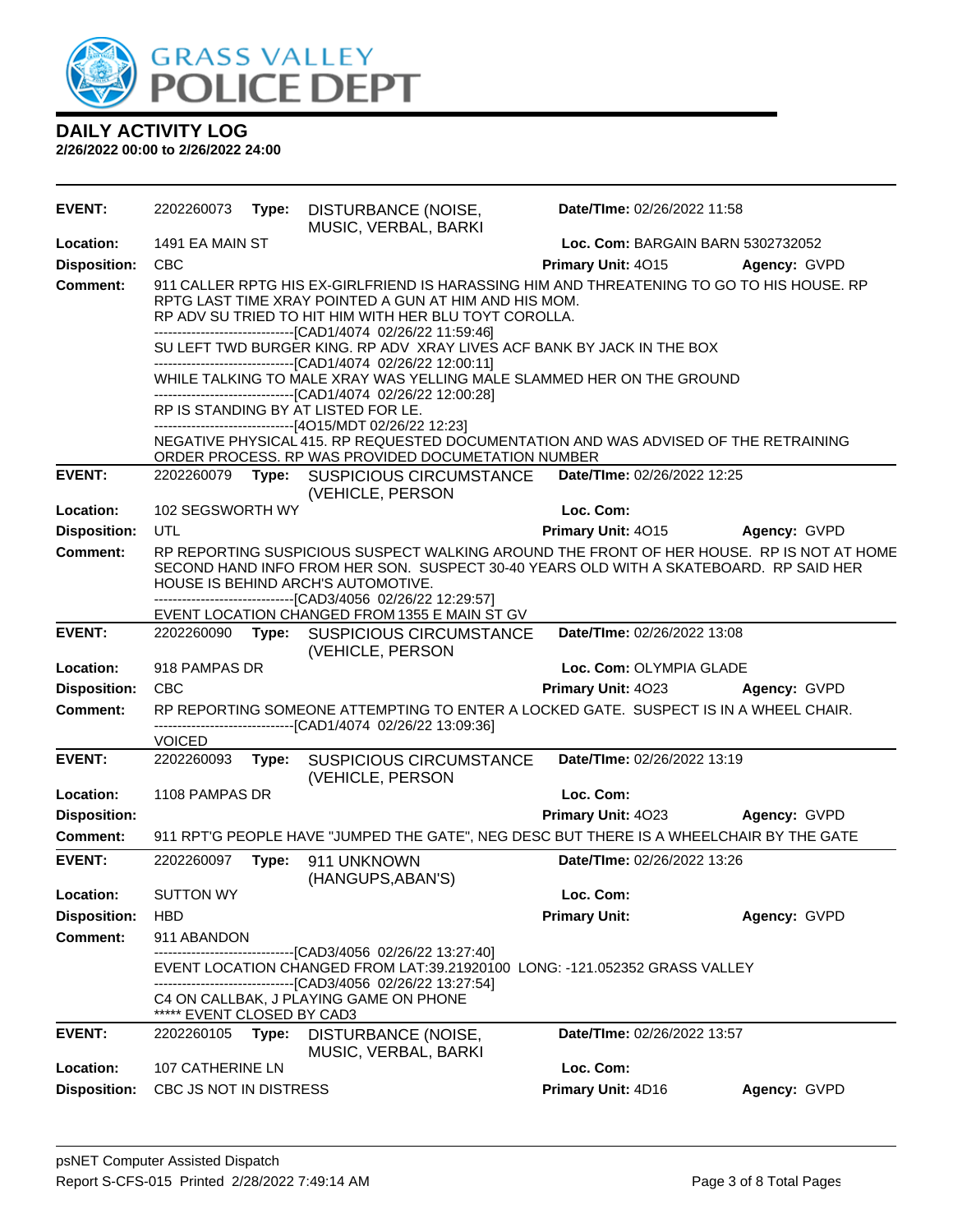

| Comment:                               | RED HAT, BRO VEST AND SWEATS                        |       | 911 RPT'G GROUP OF 7-8 J'S RUNNING DOWN TWRDS THE HOSPITAL<br>ONE WAS HOLDING A SWITCHBLADE YELLING "YOU STOLE MY BIKE"                                                                    |                                                            |                                          |
|----------------------------------------|-----------------------------------------------------|-------|--------------------------------------------------------------------------------------------------------------------------------------------------------------------------------------------|------------------------------------------------------------|------------------------------------------|
| <b>EVENT:</b>                          | 2202260110                                          | Type: | DISTURBANCE (NOISE,<br>MUSIC, VERBAL, BARKI                                                                                                                                                | Date/TIme: 02/26/2022 14:23                                |                                          |
| Location:                              | 570 FREEMAN LN                                      |       |                                                                                                                                                                                            | Loc. Com: LES SCHWAB TIRE CENTER                           |                                          |
| <b>Disposition:</b>                    | CBC SUBJ CALLED 1185, SUBJ C4                       |       |                                                                                                                                                                                            | Primary Unit: 4023                                         | Agency: GVPD                             |
| <b>Comment:</b>                        | <b>IT BELONGS TO</b>                                |       | 911 RPT'G SUBJ IN THE BACK LOT CURRENTLY STRIPPING THE INSIDE OF A HONDA VAN.<br>THIN MALE BLU SHIRT, REFUSING TO LEAVE THE LOT AND NOW STATING THE VEH ISNT HIS, UNSURE WHO               |                                                            |                                          |
| <b>EVENT:</b>                          | 2202260111                                          | Type: | TRAFFIC (DUI, PARKING,<br>SPEED, HAZ                                                                                                                                                       | Date/TIme: 02/26/2022 14:41                                |                                          |
| Location:                              | BRUNSWICK RD/49/20 RAMP                             |       |                                                                                                                                                                                            | Loc. Com: NB                                               |                                          |
| <b>Disposition:</b>                    | <b>HBD</b>                                          |       |                                                                                                                                                                                            | <b>Primary Unit:</b>                                       | Agency: GVPD                             |
| <b>Comment:</b>                        |                                                     |       | PER CHP, LRG WHI DODG PK SPEWING BLK SMOKE JUST EXITED ONTO BRUNSWICK<br>-------------------------------[CAD1/4074_02/26/22 14:42:36]                                                      |                                                            |                                          |
|                                        | <b>VOICED</b><br>***** EVENT CLOSED BY CAD1         |       |                                                                                                                                                                                            |                                                            |                                          |
| <b>EVENT:</b>                          |                                                     |       | 2202260112 Type: ANIMALS (ABUSE, LOOSE,<br>FOUND, INJURED)                                                                                                                                 | Date/TIme: 02/26/2022 14:42                                |                                          |
| Location:                              | 242 FAIRMONT DR                                     |       |                                                                                                                                                                                            | Loc. Com:                                                  |                                          |
| <b>Disposition:</b>                    | <b>CBC QUIET ON ARRIVAL</b>                         |       |                                                                                                                                                                                            | Primary Unit: 4D16                                         | Agency: GVPD                             |
| <b>Comment:</b>                        |                                                     |       | RP REQUEST 10-21 FROM ANIMAL CONTROL DUE TO A DOG BARKING AND SOUNDING DISTRESSED.                                                                                                         |                                                            |                                          |
| <b>EVENT:</b>                          | 2202260115                                          | Type: | 911 UNKNOWN<br>(HANGUPS, ABAN'S)                                                                                                                                                           | Date/TIme: 02/26/2022 14:46                                |                                          |
| Location:                              | 340 PLEASANT ST # 14                                |       |                                                                                                                                                                                            | Loc. Com: GRASS VALLEY APARTMENTS                          |                                          |
| <b>Disposition:</b>                    | <b>HBD</b>                                          |       |                                                                                                                                                                                            | <b>Primary Unit:</b>                                       | Agency: GVPD                             |
| <b>Comment:</b>                        | 911 ABANDON                                         |       |                                                                                                                                                                                            |                                                            |                                          |
|                                        |                                                     |       | ---------------[CAD3/4056 02/26/22 14:48:19]<br>EVENT LOCATION CHANGED FROM LAT:39.22749400 LONG: -121.068316 GRASS VALLEY<br>-------------------------------[CAD3/4056_02/26/22 14:48:25] |                                                            |                                          |
|                                        | <b>C4 ON CALLBACK</b><br>***** EVENT CLOSED BY CAD3 |       |                                                                                                                                                                                            |                                                            |                                          |
| <b>EVENT:</b>                          |                                                     |       | 2202260119 Type: CITIZEN ASSIST (CIVIL<br>STANDBY'S, LOCKOUT                                                                                                                               | Date/TIme: 02/26/2022 15:17                                |                                          |
| Location:                              | 1262 SUTTON WY                                      |       |                                                                                                                                                                                            |                                                            | Loc. Com: HOSPITALITY HOUSE 530 271 7144 |
| <b>Disposition:</b>                    | <b>CBC</b>                                          |       |                                                                                                                                                                                            | Primary Unit: 4S5                                          | Agency: GVPD                             |
| Comment:                               |                                                     |       | CLEARANCE FOR ONE OUT OF COUNTY GUEST                                                                                                                                                      |                                                            |                                          |
| <b>EVENT:</b>                          | 2202260121                                          |       | <b>Type: VEHICLE STOP</b>                                                                                                                                                                  | Date/TIme: 02/26/2022 15:24                                |                                          |
| Location:                              | 49 STATE/WE MCKNIGHT WY                             |       |                                                                                                                                                                                            | Loc. Com: NB ON                                            |                                          |
| <b>Disposition:</b><br><b>Comment:</b> | <b>CIT</b>                                          |       |                                                                                                                                                                                            | Primary Unit: 4D16                                         | Agency: GVPD                             |
|                                        | License: 6MVW370                                    |       | ---------------------[CAD1/4074_02/26/22 15:25:20]                                                                                                                                         |                                                            |                                          |
|                                        |                                                     |       | EVENT LOCATION CHANGED FROM 49 NB ON/MCKNIGHT                                                                                                                                              |                                                            |                                          |
| <b>EVENT:</b>                          | 2202260122 Type:                                    |       | <b>THREATS</b>                                                                                                                                                                             | Date/TIme: 02/26/2022 15:26                                |                                          |
| Location:                              | 1262 SUTTON WY                                      |       |                                                                                                                                                                                            |                                                            | Loc. Com: HOSPITALITY HOUSE 530 271 7144 |
| <b>Disposition:</b><br><b>Comment:</b> | <b>CBC MEDIATED</b>                                 |       | RP RPT'G MULTIPLE PEOPLE THREATENING TO HURT HIM FOR VIDEO TAPING IN PUBLIC                                                                                                                | Primary Unit: 4023                                         | Agency: GVPD                             |
|                                        |                                                     |       | ONE IS A WEARING BAGGY CLOTHES. NO WEAPONS SEEN                                                                                                                                            |                                                            |                                          |
|                                        |                                                     |       |                                                                                                                                                                                            |                                                            |                                          |
| <b>EVENT:</b><br>Location:             | 2202260129 Type:<br>255 S AUBURN ST                 |       | <b>TRAFFIC ACCIDENT</b>                                                                                                                                                                    | Date/TIme: 02/26/2022 15:59<br>Loc. Com: VETERANS BUILDING |                                          |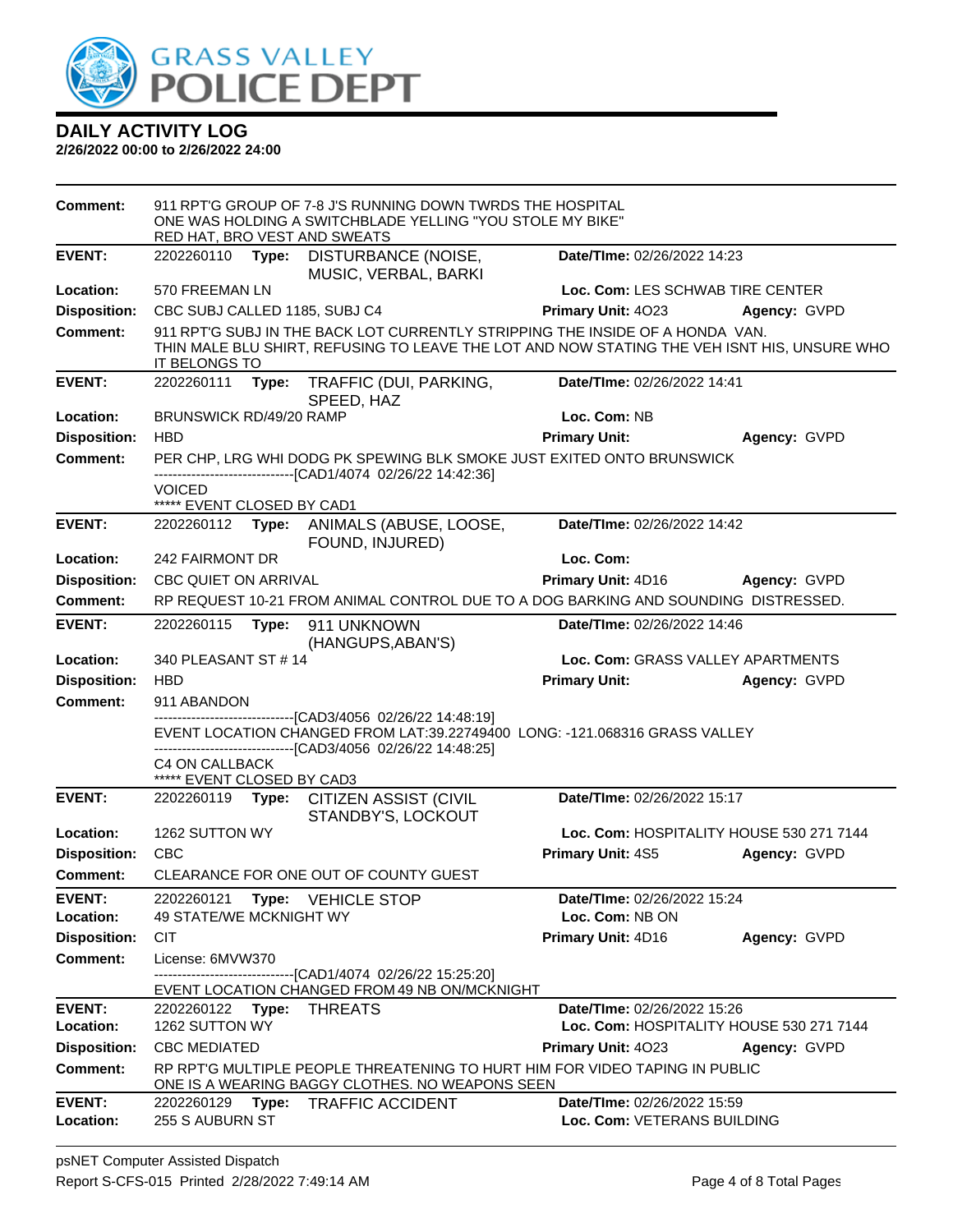

| <b>Disposition:</b>        | <b>RPT</b>                                  |                                                                                                                                                                                                                         | Primary Unit: 4023                                                     | Agency: GVPD |
|----------------------------|---------------------------------------------|-------------------------------------------------------------------------------------------------------------------------------------------------------------------------------------------------------------------------|------------------------------------------------------------------------|--------------|
| <b>Case No:</b>            | G2200507                                    |                                                                                                                                                                                                                         |                                                                        |              |
| Comment:                   |                                             | 911 RPT'G MULTI VEH TC, UNSURE IF ANY INJURIES. VEHS OUT OF ROADWAY<br>------------------------------[CAD3/4056 02/26/22 16:00:29]                                                                                      |                                                                        |              |
|                            | 10-39 CALFIRE                               |                                                                                                                                                                                                                         |                                                                        |              |
|                            |                                             | -------------------------------[CAD3/4056 02/26/22 16:00:57]<br>ADD 911 RPT'G RANGE ROVER VS VW SEDAN<br>-------------------------------[CAD3/4056_02/26/22 16:05:38]                                                   |                                                                        |              |
|                            | 10-39 CHP LOG 707                           |                                                                                                                                                                                                                         |                                                                        |              |
|                            | 10-39 CHP TO 1022                           | -------------------------------[CAD1/4074 02/26/22 16:08:36]                                                                                                                                                            |                                                                        |              |
|                            |                                             | -------------------------------[CAD3/4056 02/26/22 16:12:27]<br>TOW ASSIGNED-CELESTIAL VALLEY TOWING, 875 IDAHO MARYLAND DR, GRASS VALLEY, 5302723353,<br>--------------------------------[CAD3/4056 02/26/22 16:12:36] |                                                                        |              |
|                            | CELESTIAL ENRT DRIVE TIME                   |                                                                                                                                                                                                                         |                                                                        |              |
|                            |                                             | ------------------------------[CAD1/4074_02/26/22 16:14:39]<br>ISSUED CASE# G2200507 FOR AGENCY GVPD by UNIT 4O23<br>------------------------------[CAD1/4074_02/26/22 16:46:31]                                        |                                                                        |              |
|                            | FCN/3702205702772                           |                                                                                                                                                                                                                         |                                                                        |              |
| <b>EVENT:</b><br>Location: | 2202260132 Type: FOLLOWUP<br>570 FREEMAN LN |                                                                                                                                                                                                                         | <b>Date/Time: 02/26/2022 16:02</b><br>Loc. Com: LES SCHWAB TIRE CENTER |              |
| <b>Disposition:</b>        | ARA CHARGES IN COMMENT                      |                                                                                                                                                                                                                         | <b>Primary Unit: 4023</b>                                              | Agency: GVPD |
| <b>Case No:</b>            | G2200508                                    |                                                                                                                                                                                                                         |                                                                        |              |
| <b>Comment:</b>            |                                             | RP REQ 10-21, SUBJ FROM PREVIOUS CFS REFUSED THE TOW WHEN IT WENT 97                                                                                                                                                    |                                                                        |              |
|                            |                                             | -------------------------------[CAD3/4056 02/26/22 17:00:43]<br>TOW ASSIGNED-ADVANCED TOWING, 319 RAILROAD AVE, GRASS VALLEY, 5304775400,<br>--------------------------------[CAD3/4056 02/26/22 17:00:52]              |                                                                        |              |
|                            | 10-39 ADVANCED, DRIVE TIME                  | ------------------------------[CAD1/4074_02/26/22 17:08:08]                                                                                                                                                             |                                                                        |              |
|                            |                                             | ISSUED CASE# G2200508 FOR AGENCY GVPD by UNIT 4O23<br>-------------------------------[CAD1/4074_02/26/22 17:33:10]                                                                                                      |                                                                        |              |
|                            | FCN/3702205702914                           |                                                                                                                                                                                                                         |                                                                        |              |
|                            | BOOKED FOR 602PC AND 374.3(A)PC             | -------------------------------[4O23/MDT 02/26/22 17:51]                                                                                                                                                                |                                                                        |              |
| <b>EVENT:</b>              | 2202260133                                  | Type: DISTURBANCE (NOISE,<br>MUSIC, VERBAL, BARKI                                                                                                                                                                       | Date/TIme: 02/26/2022 16:03                                            |              |
| Location:                  | 107 CATHERINE LN                            |                                                                                                                                                                                                                         | Loc. Com: WOLF CREEK CARE CENTER                                       |              |
| <b>Disposition:</b>        | WA                                          |                                                                                                                                                                                                                         | <b>Primary Unit: 4S5</b>                                               | Agency: GVPD |
| <b>Comment:</b>            |                                             | 911 RP'G TALL WMA DRK GRN JACKET REFUSING TO LEAVE<br>---------------------------------[CAD1/4074_02/26/22_16:05:05]                                                                                                    |                                                                        |              |
|                            | 4S5 ADV                                     |                                                                                                                                                                                                                         |                                                                        |              |
| <b>EVENT:</b>              | 2202260134<br>Type:                         | <b>CITIZEN ASSIST (CIVIL</b><br>STANDBY'S, LOCKOUT                                                                                                                                                                      | Date/TIme: 02/26/2022 16:06                                            |              |
| Location:                  | 1262 SUTTON WY                              |                                                                                                                                                                                                                         | Loc. Com: HOSPITALITY HOUSE 530 271 7144                               |              |
| <b>Disposition:</b>        | <b>CBC</b>                                  |                                                                                                                                                                                                                         | Primary Unit: 4S5                                                      | Agency: GVPD |
| <b>Comment:</b>            | <b>CLEARANCE X3</b>                         |                                                                                                                                                                                                                         |                                                                        |              |
| <b>EVENT:</b>              | 2202260143<br>Type:                         | <b>CITIZEN ASSIST (CIVIL</b><br>STANDBY'S, LOCKOUT                                                                                                                                                                      | Date/TIme: 02/26/2022 17:07                                            |              |
| Location:                  | 1262 SUTTON WY                              |                                                                                                                                                                                                                         | Loc. Com: HOSPITALITY HOUSE 530 271 7144                               |              |
| <b>Disposition:</b>        | <b>CBC</b>                                  |                                                                                                                                                                                                                         | Primary Unit: 4015                                                     | Agency: GVPD |
| <b>Comment:</b>            | <b>CLEARANCE</b>                            |                                                                                                                                                                                                                         |                                                                        |              |
| <b>EVENT:</b>              | 2202260155<br>Type:                         | <b>ALL OTHERS</b>                                                                                                                                                                                                       | Date/TIme: 02/26/2022 17:44                                            |              |
| Location:                  | 1125 SUTTON WY                              |                                                                                                                                                                                                                         | Loc. Com:                                                              |              |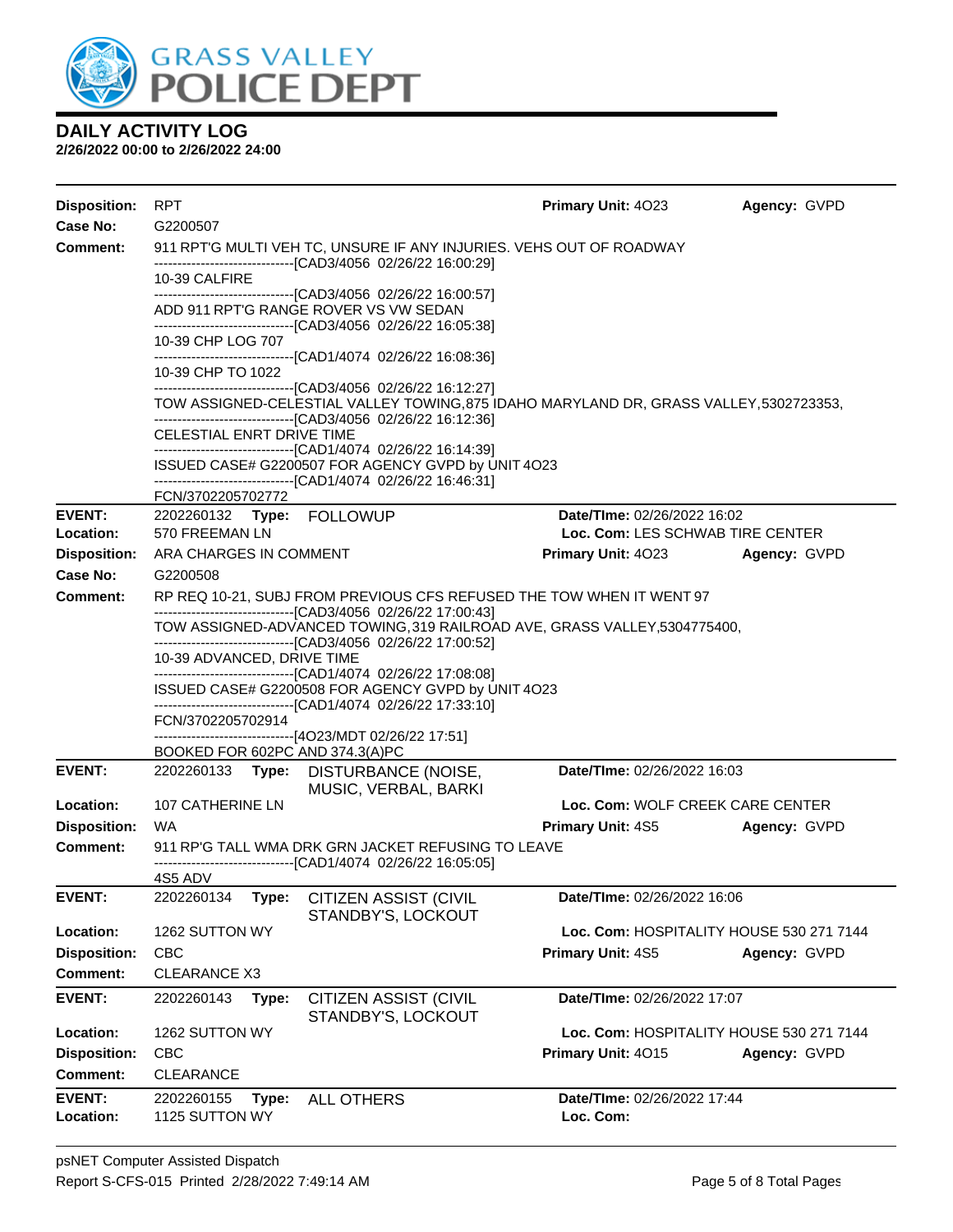

**2/26/2022 00:00 to 2/26/2022 24:00**

| <b>Disposition:</b> | <b>CBC</b>                                                           |                                                                                                                                                                                                                                                                                                                                     | Primary Unit: 4D16          | Agency: GVPD |  |  |
|---------------------|----------------------------------------------------------------------|-------------------------------------------------------------------------------------------------------------------------------------------------------------------------------------------------------------------------------------------------------------------------------------------------------------------------------------|-----------------------------|--------------|--|--|
| <b>Comment:</b>     | REQ 10-21                                                            | 911 RPT'G A CUSTOMERS CART HIT HER VEH AND DENTED IT                                                                                                                                                                                                                                                                                |                             |              |  |  |
| <b>EVENT:</b>       | 2202260156                                                           | Type: 911 UNKNOWN                                                                                                                                                                                                                                                                                                                   | Date/TIme: 02/26/2022 17:46 |              |  |  |
| Location:           | (HANGUPS, ABAN'S)<br>LAT: 39.22755400 LONG: -121.068327<br>Loc. Com: |                                                                                                                                                                                                                                                                                                                                     |                             |              |  |  |
| <b>Disposition:</b> | HBD NEG CB RECEIVED                                                  |                                                                                                                                                                                                                                                                                                                                     | <b>Primary Unit:</b>        | Agency: GVPD |  |  |
| <b>Comment:</b>     | 911 ABANDON/MSG LEFT                                                 |                                                                                                                                                                                                                                                                                                                                     |                             |              |  |  |
|                     |                                                                      | ---------------------------------[CAD1/4074 02/26/22 17:49:53]                                                                                                                                                                                                                                                                      |                             |              |  |  |
|                     | NEG HIST W/NUMBER                                                    | ***** EVENT CLOSED BY CAD1 WITH COMMENT-NEG CB RECEIVED                                                                                                                                                                                                                                                                             |                             |              |  |  |
| <b>EVENT:</b>       | 2202260157 Type: FIRE                                                |                                                                                                                                                                                                                                                                                                                                     | Date/TIme: 02/26/2022 17:46 |              |  |  |
| Location:           | 681 FREEMAN LN                                                       |                                                                                                                                                                                                                                                                                                                                     | Loc. Com: STARBUCKS         |              |  |  |
| <b>Disposition:</b> | <b>HBD</b>                                                           |                                                                                                                                                                                                                                                                                                                                     | <b>Primary Unit:</b>        | Agency: GVPD |  |  |
| <b>Comment:</b>     | 911 POSS GAS LEAK/XFER TO CALFIRE<br>***** EVENT CLOSED BY CAD1      |                                                                                                                                                                                                                                                                                                                                     |                             |              |  |  |
| <b>EVENT:</b>       |                                                                      | 2202260158 Type: TRAFFIC (DUI, PARKING,<br>SPEED, HAZ                                                                                                                                                                                                                                                                               | Date/TIme: 02/26/2022 17:52 |              |  |  |
| Location:           | BENNETT ST/49/20 RAMP                                                |                                                                                                                                                                                                                                                                                                                                     | Loc. Com: SB                |              |  |  |
| <b>Disposition:</b> | AST                                                                  |                                                                                                                                                                                                                                                                                                                                     | Primary Unit: 4023          | Agency: GVPD |  |  |
| <b>Comment:</b>     |                                                                      | 911 RPT'G THERE IS A WHI CHEV PK FACING NB ON THE SB OFF RAMP                                                                                                                                                                                                                                                                       |                             |              |  |  |
|                     | VEH IS STOPPED                                                       | -------------------------------[CAD3/4056 02/26/22 17:53:05]                                                                                                                                                                                                                                                                        |                             |              |  |  |
|                     |                                                                      | -------------------------------[CAD3/4056_02/26/22 17:55:29]                                                                                                                                                                                                                                                                        |                             |              |  |  |
|                     | 10-39 CHP LOG 858                                                    |                                                                                                                                                                                                                                                                                                                                     |                             |              |  |  |
|                     | THEY ARE 10-6 ON TC                                                  | ------------------------------[CAD3/4056 02/26/22 17:58:34]                                                                                                                                                                                                                                                                         |                             |              |  |  |
|                     | 10-39 CHP TO 10-22                                                   |                                                                                                                                                                                                                                                                                                                                     |                             |              |  |  |
| <b>EVENT:</b>       | 2202260166 Type: VEHICLE STOP                                        |                                                                                                                                                                                                                                                                                                                                     | Date/TIme: 02/26/2022 18:30 |              |  |  |
| Location:           | BUTLER ST/SCADDEN DR                                                 |                                                                                                                                                                                                                                                                                                                                     | Loc. Com:                   |              |  |  |
| <b>Disposition:</b> | <b>WA</b>                                                            |                                                                                                                                                                                                                                                                                                                                     | Primary Unit: 4015          | Agency: GVPD |  |  |
| <b>Comment:</b>     | License: 87974L2                                                     | -------------------------------[CAD1/4074 02/26/22 18:31:08]                                                                                                                                                                                                                                                                        |                             |              |  |  |
|                     |                                                                      | EVENT LOCATION CHANGED FROM BUTLER/SCADDEN                                                                                                                                                                                                                                                                                          |                             |              |  |  |
| <b>EVENT:</b>       | 2202260167 Type:                                                     | DISTURBANCE (NOISE,<br>MUSIC, VERBAL, BARKI                                                                                                                                                                                                                                                                                         | Date/TIme: 02/26/2022 18:31 |              |  |  |
| Location:           | 107 CATHERINE LN                                                     |                                                                                                                                                                                                                                                                                                                                     | Loc. Com: WOLF CREEK        |              |  |  |
| <b>Disposition:</b> | ARA 602                                                              |                                                                                                                                                                                                                                                                                                                                     | Primary Unit: 4D16          | Agency: GVPD |  |  |
| Case No:            | G2200509                                                             |                                                                                                                                                                                                                                                                                                                                     |                             |              |  |  |
| <b>Comment:</b>     | <b>MOVED ALONG</b>                                                   | 911 CALLING REPORTING WMA 50'S WEARING BRO SWEATSHIRT AND PANTS THAT IS HANGING AROUND<br>THE BUILDING AND NOT LEAVING.  RP STATES THAT HE IS NOT SUPPOSED TO BE THERE AND IS BOTHERIN(<br>SEVERAL OF THEIR PATIENTS. PER RP, HE DID THE SAME THING A FEW NIGHTS AGO AND WOULD LIKE HIM<br>-----------[CAD1/4106 02/26/22 19:10:24] |                             |              |  |  |
|                     |                                                                      | ISSUED CASE# G2200509 FOR AGENCY GVPD by UNIT 4D16                                                                                                                                                                                                                                                                                  |                             |              |  |  |
| <b>EVENT:</b>       | 2202260169<br>Type:                                                  | PROPERTY LOST OR FOUND                                                                                                                                                                                                                                                                                                              | Date/TIme: 02/26/2022 18:36 |              |  |  |
| Location:           | SO AUBURN ST/WE MAIN ST                                              |                                                                                                                                                                                                                                                                                                                                     | Loc. Com:                   |              |  |  |
| <b>Disposition:</b> | CBC PROPERTY COLLECTED                                               |                                                                                                                                                                                                                                                                                                                                     | Primary Unit: 4015          | Agency: GVPD |  |  |
| <b>Comment:</b>     | CONTINUED ON.                                                        | RP REPORTING A HAND CART, POWER TOOL AND UNBRELLA HOLDER THAT APPEAR TO BE LEFT AT<br>LOCATION. RP STATES SHE HAS BEEN THERE FOR 15 MINS AND NO ONE HAS COME TO CLAIM THEM. RP                                                                                                                                                      |                             |              |  |  |
| <b>EVENT:</b>       | 2202260173<br>Type:                                                  | DISTURBANCE (NOISE,<br>MUSIC, VERBAL, BARKI                                                                                                                                                                                                                                                                                         | Date/TIme: 02/26/2022 18:43 |              |  |  |

psNET Computer Assisted Dispatch Report S-CFS-015 Printed 2/28/2022 7:49:14 AM Page 6 of 8 Total Pages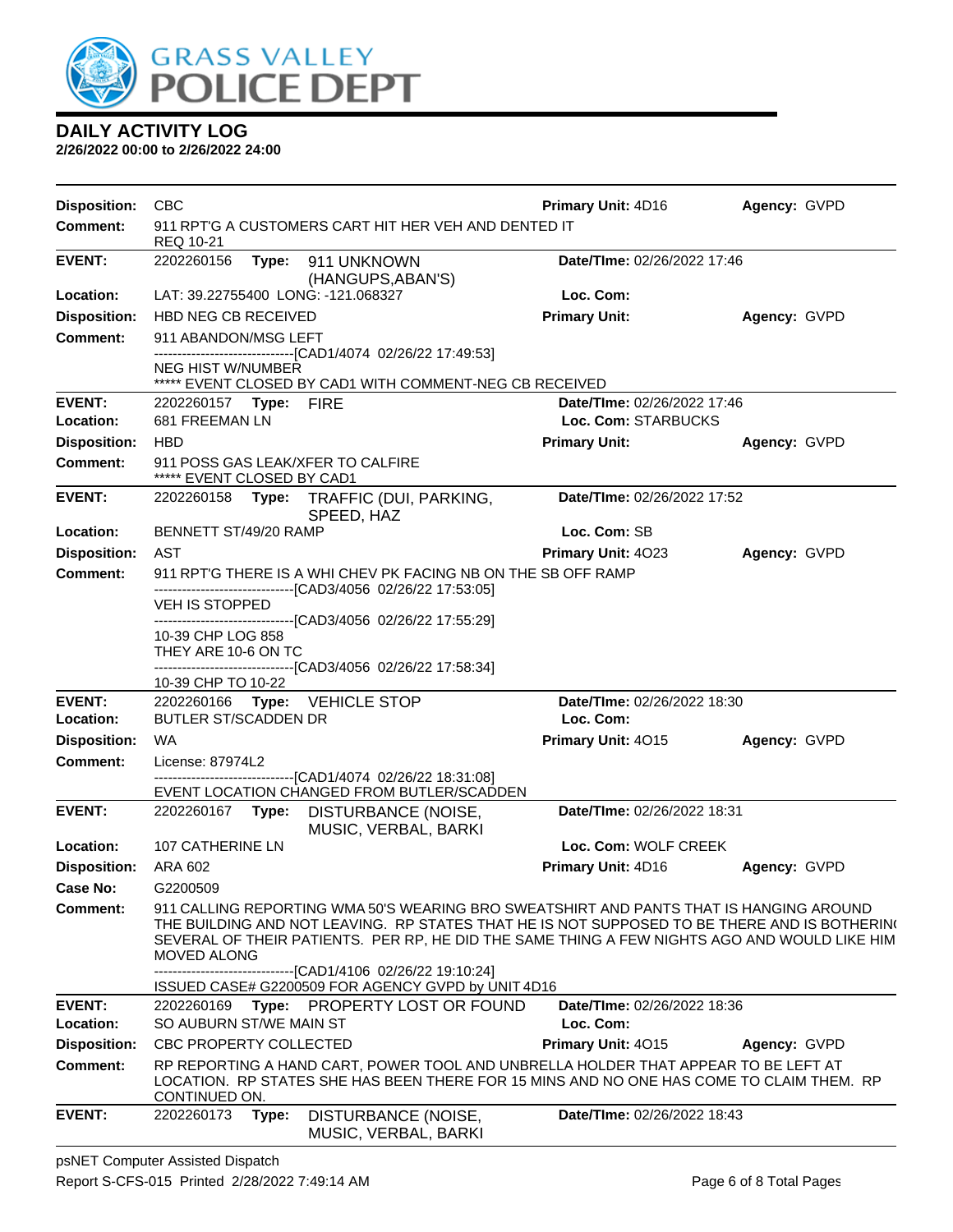

| Location:           | 841 OLD TUNNEL RD # 38                                            |                                                                                                                                                                                                                                                                                                                                                                                                                                                                                    | Loc. Com:                       |              |
|---------------------|-------------------------------------------------------------------|------------------------------------------------------------------------------------------------------------------------------------------------------------------------------------------------------------------------------------------------------------------------------------------------------------------------------------------------------------------------------------------------------------------------------------------------------------------------------------|---------------------------------|--------------|
| <b>Disposition:</b> | <b>CBC</b>                                                        |                                                                                                                                                                                                                                                                                                                                                                                                                                                                                    | Primary Unit: 4D16              | Agency: GVPD |
| <b>Comment:</b>     | WHEN APPROACHED. REQ 10-21                                        | RP REPORTING XRAY IN APARTMENT IS SINGING LOUDLY ON PATIO AT ALL HOURS OF NIGHT. RP HAS TRIE<br>TO TALK TO SUBJ, BUT XRAY REFUSES TO COOPERATE AND ACTUALLY ESCALATES THE DISTURBANCE<br>-------------------------------[CAD1/4074 02/26/22 18:49:29]                                                                                                                                                                                                                              |                                 |              |
|                     | 4D16 TO HANDLE                                                    |                                                                                                                                                                                                                                                                                                                                                                                                                                                                                    |                                 |              |
| <b>EVENT:</b>       | 2202260179 Type:                                                  | DISTURBANCE (NOISE,<br>MUSIC, VERBAL, BARKI                                                                                                                                                                                                                                                                                                                                                                                                                                        | Date/TIme: 02/26/2022 19:37     |              |
| Location:           | 265 SUTTON WY # 833                                               |                                                                                                                                                                                                                                                                                                                                                                                                                                                                                    | Loc. Com:                       |              |
| <b>Disposition:</b> | <b>CBC</b>                                                        |                                                                                                                                                                                                                                                                                                                                                                                                                                                                                    | Primary Unit: 4018              | Agency: GVPD |
| <b>Comment:</b>     |                                                                   | 911 CALLER REPORTING PEOPLE IN HER UPSTAIRS NEIGHBORS APARTMENT TAKING THINGS OUT OF THE<br>APARTMENT AND THROWING THEM OUT ONTO THE FRONT LAWN. XRAY W/ LONG BLACK HAIR, AND MALE<br>SHAVED HEAD AND BEARD, WITH A WHI TRUCK AND ANOTHER VEH PARKED OUT FRONT. PER RP, HER<br>NEIGHBOR IS NOT HOME AND SHE DOES NOT KNOW WHO THESE PEOPLE ARE.<br>-------------------------------[CAD3/4085 02/26/22 19:37:33]<br>PER RP, MATTRESSES HAVE BEEN REMOVED AND OTHER HOUSEHOLD ITEMS. |                                 |              |
| <b>EVENT:</b>       | 2202260183 Type: 911 UNKNOWN                                      |                                                                                                                                                                                                                                                                                                                                                                                                                                                                                    | Date/TIme: 02/26/2022 19:56     |              |
|                     |                                                                   | (HANGUPS, ABAN'S)                                                                                                                                                                                                                                                                                                                                                                                                                                                                  |                                 |              |
| Location:           | 365 ALTA ST                                                       |                                                                                                                                                                                                                                                                                                                                                                                                                                                                                    | Loc. Com:                       |              |
| <b>Disposition:</b> | <b>HBD</b>                                                        |                                                                                                                                                                                                                                                                                                                                                                                                                                                                                    | <b>Primary Unit:</b>            | Agency: GVPD |
| <b>Comment:</b>     | 911 ACCIDENTAL, POCKET DIAL. CODE 4<br>***** EVENT CLOSED BY CAD3 |                                                                                                                                                                                                                                                                                                                                                                                                                                                                                    |                                 |              |
| <b>EVENT:</b>       | 2202260185<br>Type:                                               | DISTURBANCE (NOISE,<br>MUSIC, VERBAL, BARKI                                                                                                                                                                                                                                                                                                                                                                                                                                        | Date/TIme: 02/26/2022 20:01     |              |
| Location:           | 127 HIGHLANDS CT                                                  |                                                                                                                                                                                                                                                                                                                                                                                                                                                                                    | Loc. Com:                       |              |
| <b>Disposition:</b> | CBC MEDIATED ADV OF 27 STATUS                                     |                                                                                                                                                                                                                                                                                                                                                                                                                                                                                    | Primary Unit: 4018              | Agency: GVPD |
| Comment:            |                                                                   | RP REPORITNG HER NEIGHBOR IS SLAMMING DOORS, CURSING AND YELLING. PER RP, SHE WAS DOING IT<br>EARLIER TODAY DIRECTED AT RP, RP IS AFRAID TO CONFRONT HER, SHE SEEMS TO BE DISTURBED.                                                                                                                                                                                                                                                                                               |                                 |              |
| <b>EVENT:</b>       | 2202260203                                                        | Type: VEHICLE STOP                                                                                                                                                                                                                                                                                                                                                                                                                                                                 | Date/TIme: 02/26/2022 21:37     |              |
| Location:           | 49 STATE/WE MCKNIGHT WY                                           |                                                                                                                                                                                                                                                                                                                                                                                                                                                                                    | Loc. Com: NB                    |              |
| <b>Disposition:</b> | <b>WA</b>                                                         |                                                                                                                                                                                                                                                                                                                                                                                                                                                                                    | Primary Unit: 4D16              | Agency: GVPD |
| <b>Comment:</b>     | License: 7TCE223                                                  | -------------------------------[CAD1/4106 02/26/22 21:38:39]                                                                                                                                                                                                                                                                                                                                                                                                                       |                                 |              |
|                     |                                                                   | EVENT LOCATION CHANGED FROM NB MCKNIGHT                                                                                                                                                                                                                                                                                                                                                                                                                                            |                                 |              |
| <b>EVENT:</b>       | 2202260206<br>Type:                                               | ALARMS (SILENT, AUDIBLE,<br><b>COMMERCIAL, RES</b>                                                                                                                                                                                                                                                                                                                                                                                                                                 | Date/TIme: 02/26/2022 22:26     |              |
| Location:           | 729 TAYLORVILLE RD                                                |                                                                                                                                                                                                                                                                                                                                                                                                                                                                                    | Loc. Com: CARLS JR 530 477 5649 |              |
|                     | Disposition: HBD LOG PER4022                                      |                                                                                                                                                                                                                                                                                                                                                                                                                                                                                    | <b>Primary Unit:</b>            | Agency: GVPD |
| Comment:            | 4022 ADV                                                          | SECURITY FOR THE PLAZA ADVISING THEY NOTICED DOOR OPEN AT BUSINESS ON THEIR ROUNDS. THEY<br>CLOSED IT, IT DID LOCK BUT ALARM DID GO OFF.<br>------------------------[CAD1/4106_02/26/22 22:26:53]                                                                                                                                                                                                                                                                                  |                                 |              |
|                     | *****                                                             | EVENT CLOSED BY CAD1 WITH COMMENT-LOG PER4O22                                                                                                                                                                                                                                                                                                                                                                                                                                      |                                 |              |
| <b>EVENT:</b>       | 2202260208<br>Type:                                               | 911 UNKNOWN<br>(HANGUPS, ABAN'S)                                                                                                                                                                                                                                                                                                                                                                                                                                                   | Date/TIme: 02/26/2022 22:44     |              |
| Location:           | LAT: 39.23408200 LONG: -121.039112                                |                                                                                                                                                                                                                                                                                                                                                                                                                                                                                    | Loc. Com:                       |              |
| <b>Disposition:</b> | HBD LOG PER 409                                                   |                                                                                                                                                                                                                                                                                                                                                                                                                                                                                    | <b>Primary Unit:</b>            | Agency: GVPD |